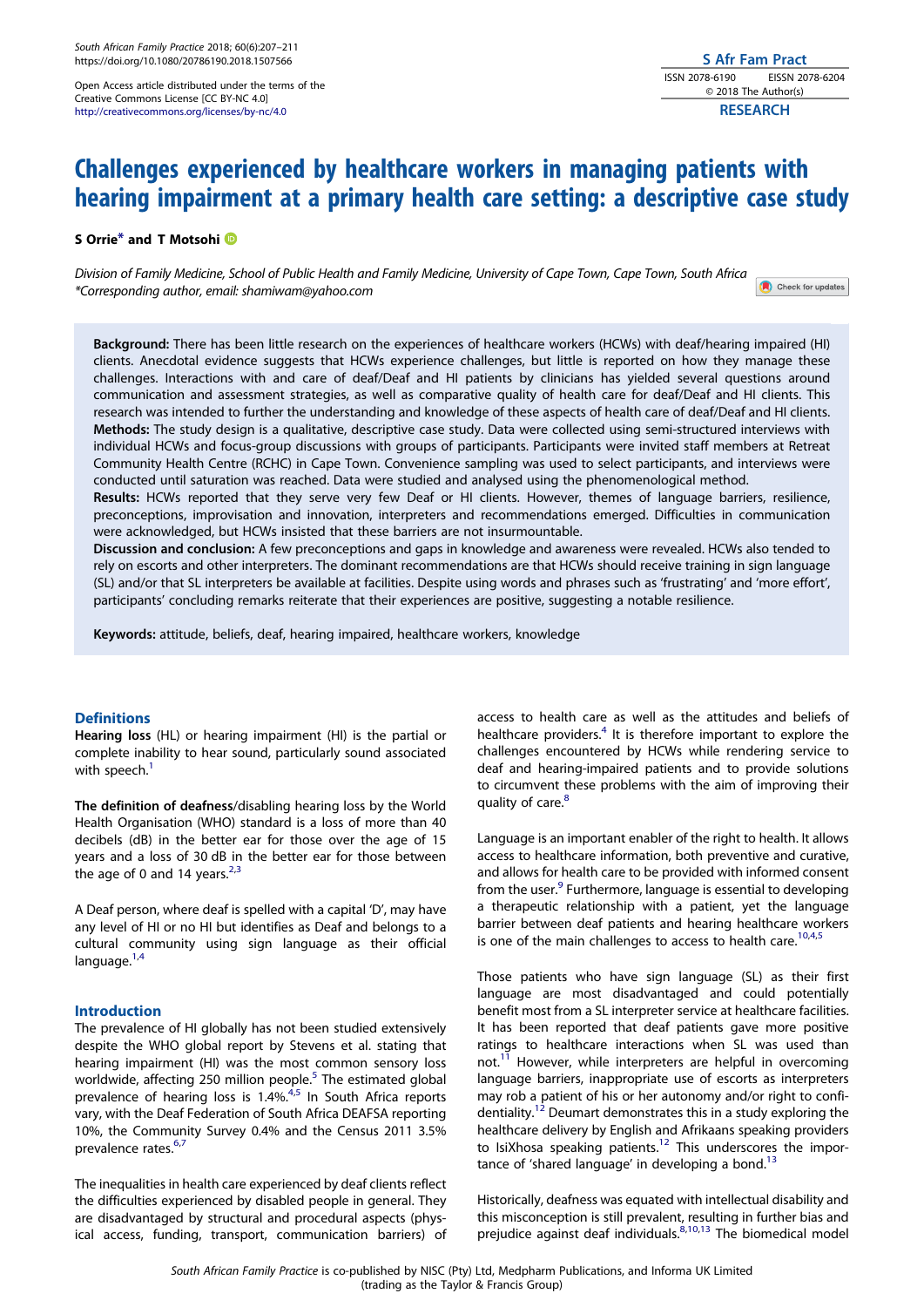<span id="page-1-0"></span>of deafness, which regards or treats hearing impairment as abnormal, is often held by HCWs. This model may not allow the HCW to appreciate the patient's health agenda in the consul-tation and allows the patient's autonomy to be undermined.<sup>2,8,[13](#page-4-0)</sup> Furthermore, the provider may have discomfort with engaging the patient's disability and so ignore it. $4,13$  $4,13$  $4,13$ 

In summary, the high international and local prevalence of deafness and hearing loss means that a significant proportion of the population face serious barriers to health care. These barriers revolve around language and communication, as well as the attitudes, knowledge and beliefs of HCWs, and the way the healthcare system is structured. It would be helpful to add to existing enquiries into experiences and practices in South Africa, and possibly to reveal further regional challenges, themes and even successes.

Convenience sampling was used to select staff members and informed consent was taken. No participants left in the middle of the data collection. Seventeen individual interviews and two focus-group (FG) discussions were recorded. The two data collection methods helped to triangulate the data. While transcripts and recording were checked for discrepancies and vagaries, member checking was not done due to time constraints.

A few categories were created prior to coding, i.e. experiences, attitudes and beliefs, knowledge and recommendations. Data were coded according to what was happening (process of care), what healthcare workers (HCW) were doing, what they believe, their attitudes and what they recommend. Other codes were created for pieces of data that reflected ideas not covered by these codes. Both authors looked at the coding sheet and made adjustments and changes. The relevant data in the source material (transcripts) were grouped accordingly. The groups were then analysed, and emerging themes identified.

#### Results and discussion

Themes which emerged were those of language barriers, resilience, preconceptions, improvisation and innovation, interpreters and recommendations.

#### Preconceptions

Preconceptions are preconceived ideas or prejudices that inform an individual's attitudes and beliefs about something, thereby affecting their behaviour.

The HCWs identified deaf patients as disabled:

'Deaf, blind, whatever. I think we are all the same, but is just one has a disability that affects the other in a certain way than the other one.'

Over time, the societal views of disabled people have changed. In the Western context, three models of disability have been described, namely the medical model, the charity model and the social model[.14](#page-4-0) At Retreat CHC, some participants' attitudes and beliefs reflect their use of the medical model as an approach to the deaf patient. They see deafness as a condition to cure or treat, and if not treat, then a condition for which to provide 'care':

'It depends on the cause of the deafness, because if it has a cause that has a solution we solve the problem, then the problem goes away.'

This care sometimes means a segregated care and is an idea that has been identified in other studies.<sup>[15](#page-4-0)</sup>

Other participants favoured the charity model where the disabled are considered 'plucky, brave, kind' and in need of 'our help'. It engenders positive and negative feelings such as pity, sympathy, respect, uneasiness, fear and guilt. It may inadvertently impose artificial limitations on deaf/HI people's abilities, and deny them equal opportunities:<sup>[14](#page-4-0)</sup>

'I don't feel differently about deaf patients, but it is different because you see it as a handicap, automatically you feel more compassionate, more sensitive. See them as special.'

While the perception that deaf patients are 'good' may result in the deaf patient receiving better treatment, it may also lead to a paternalistic relationship between the HCW and client, ultimately impairing the patient's autonomy in the consultation.

Problems also arise when the patient fails to fulfil the stereotype constructed by the HCW. Examples include the 'angry patient' or the patient who is demanding, rude and non-adherent with treatment. The patient behaves outside the preconceived model and does not receive that preferential treatment, leading to an unsatisfactory encounter.

The social model separates the impairment from the disability.<sup>14</sup> Using this model, the HCWs show that they understand that different people have different ways of accessing services and understand individual needs.<sup>[14](#page-4-0)</sup>

Many HCWs at Retreat use this model. They believe that deaf patients are the same as any other patients and are treated as 'normal'. However, from their actions (heightened awareness, fast tracked, more time, checking of understanding) it seems that deaf patients receive better treatment than hearing patients. These actions are congruent with HCWs' wish to provide equitable service to deaf patients. They understand that deaf patients' experience of the healthcare process will be different from that of hearing persons' and that certain adjustments need to be made to ensure this. The empathy they display toward deaf patients make the health visit a better experience for the deaf patient:

'Because the patient at the end of the day, you want to give them the best service. You must understand where they are coming from and help them get the best possible service.'

### Innovation and improvisation

The study participants are aware that communication is paramount in providing good health care. Once they realise that verbal communication is ineffective, they have shown inventiveness and resourcefulness in ensuring effective communication despite the obvious barriers:

'Other ways and means to even to cross the language barrier where we are able to effectively communicate, because I mean in essence that is all part of service delivery.'

Awareness of the problem is established and once that happens they can try to 'appreciate the varied experience of the deaf/HI patient' as advocated by Steve Barnett.<sup>[16](#page-4-0)</sup>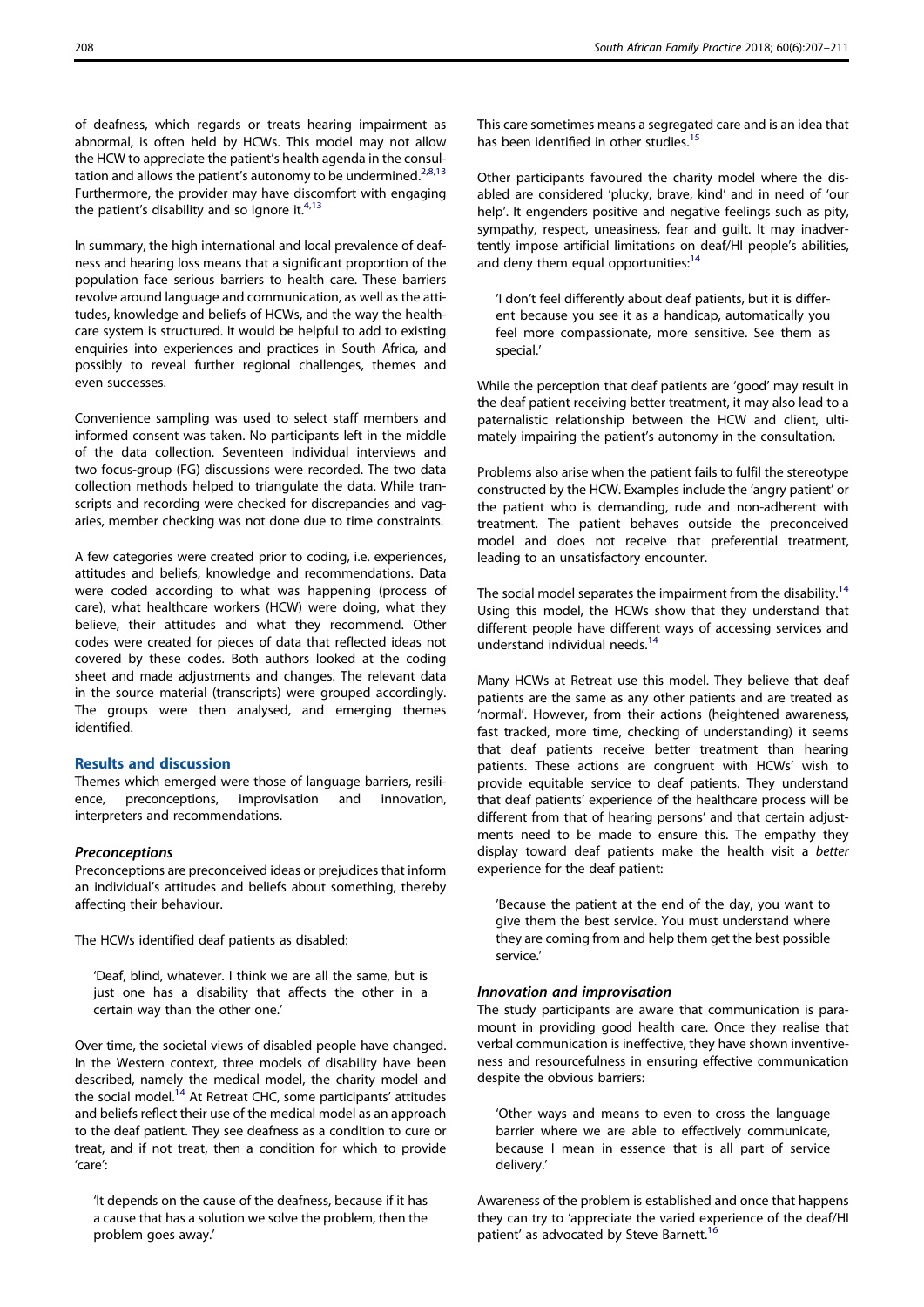<span id="page-2-0"></span>At RCHC, deaf patients known to the facility have a stamp on their folders identifying them as deaf or HI patients. With this pre-consultation knowledge, the HCW can plan the interaction, make more time and material available, and involve other members of the healthcare team to ensure a successful health encounter. These patients will advance through the system via a 'fast track'.

The Retreat HCWs adopt many strategies to encourage better communication. They speak slowly and clearly, maintain eye contact, raise their voices when appropriate and speak to the better hearing ear. When these strategies fail, they try other forms of communication. This 'openness' to other modes of communication is common and is consistent with a recommen-dation made in an earlier study.<sup>[17](#page-4-0)</sup> For example, HCWs use written notes and instructions frequently, despite being aware that the effectiveness of this method is time consuming and depends on the literacy level of the patient. In fact, Ebert et al. found that writing is the most commonly used medium phys-icians use to communicate with deaf patients.<sup>[18](#page-4-0)</sup> Pictures, photographs and videos were also used, and in the focus-group discussion a novel use of smart phones was described to illustrate a procedure to a deaf/HI patient.

The participants sometimes rely on their patients to lip read despite being unaware of the intrinsic inaccuracies of speech reading. Law et al. reported that only 30–45% of English can be seen on speakers' lips.<sup>[19](#page-4-0)</sup> However, the HCWs were aware of other extrinsic factors that make speech reading unreliable, such as poor patient vision, the need to wear masks and poor lighting.

Hand gestures, signing and demonstrations are frequently used with most of the participants showing enthusiasm for sign language (SL). This is a valuable skill as deaf patients recognise the use of basic signing as a genuine attempt by the HCW to achieve good communication, furthering the development of a therapeutic bond.<sup>[17](#page-4-0)</sup> According to the literature, both physicians and Deaf patients consider sign language interpreters (SL-Is) as the gold standard of communication with Deaf patients.<sup>[3,](#page-3-0)[18](#page-4-0)</sup>

A team approach was another common strategy. Participants would sensitise their colleagues to the patient's status. They would plan appointments for patients known to be deaf, Deaf or HI to coincide with those HCWs more familiar with them or better able to communicate with them.

However, interpreters and taking extra time were the most frequently used facilitators of communication:

'But it takes you a bit longer to consult.'

Participants reported that most deaf patients came with an escort:

'A lot of the time a family member comes in who can sign and who can interpret for you and then that makes it a lot easier.'

Professional SL-Is were rarely used. Only two interviewees reported using them. Most interpreters were informal, i.e. family members or friends. Escorts were initially seen as a support for the deaf patient, helping the patient navigate the healthcare system and being an interpreter. However, it also

became apparent that the escorts provide valuable support to the HCWs themselves. In fact, HCWs actively seek them out, because their presence makes the HCWs feel more comfortable and satisfied with the encounter.

Some participants were aware that interpreters may impinge on the autonomy and confidentiality of the patient. However, as found in other studies, using informal interpreters to overcome the communication barrier at the expense of compromising confidentiality and autonomy was a compromise that the HCWs were willing to accept. $<sup>1</sup>$ </sup>

Some HCWs reported problems such as poor accuracy of translations. Other challenges like loss of objectivity, medical jargon and entrenching the deaf patients' dependence on others in accessing health care were less well recognised.<sup>[20](#page-4-0)</sup>

## Language Barrier

The patient-centred approach to health care acknowledges patients' autonomy and encourages the healthcare provider to gain an understanding of the disease as well as the patients' experience of the illness. $21$  To achieve this, effective communication with a common language is the minimum requirement.<sup>12</sup> Generally, the study participants acknowledged good communication as crucial to good health care and that there may be some difficulty when communicating with a patient who is deaf, Deaf or hearing impaired (HI).

Nonetheless, as previously stated the HCWs did not identify this difficulty as an insurmountable barrier and cited many examples of where it was overcome. This finding is in contrast with studies of deaf patients where communication difficulties were noted to be a very large barrier to accessing health care:<sup>[22](#page-4-0)</sup>

'It's a matter of just having to listen a bit more'

In fact, the HCWs rank language barriers between them and patients who speak other languages as a greater problem. Difference in language is a widely acknowledged, major barrier to effective communication and access to health care.<sup>[23](#page-4-0)</sup>

Somehow, it seems the HCWs' preconceptions and beliefs allow them to identify deaf, Deaf and HI patients as disabled and thus deserving of more time and consideration:

'I don't feel differently about deaf patients, but it is different because you see it as a handicap, automatically you feel more compassionate, more sensitive. See them as special.'

The responses further suggest that they believe that deaf patients are more patient, follow instruction better and are better patients:

'They sit quiet and not like other patients that moan. They wait their turn .... They don't mind. I think it's in their nature to be very humble, very quiet … . So they are very humble. I just love them.'

These positive preconceptions mean that HCWs may be more likely to engage with deaf, Deaf and HI patients empathically and attempt to communicate more holistically. The positive attitude and creative, solutions-orientated approach from the HCW may also encourage the patient to respond positively.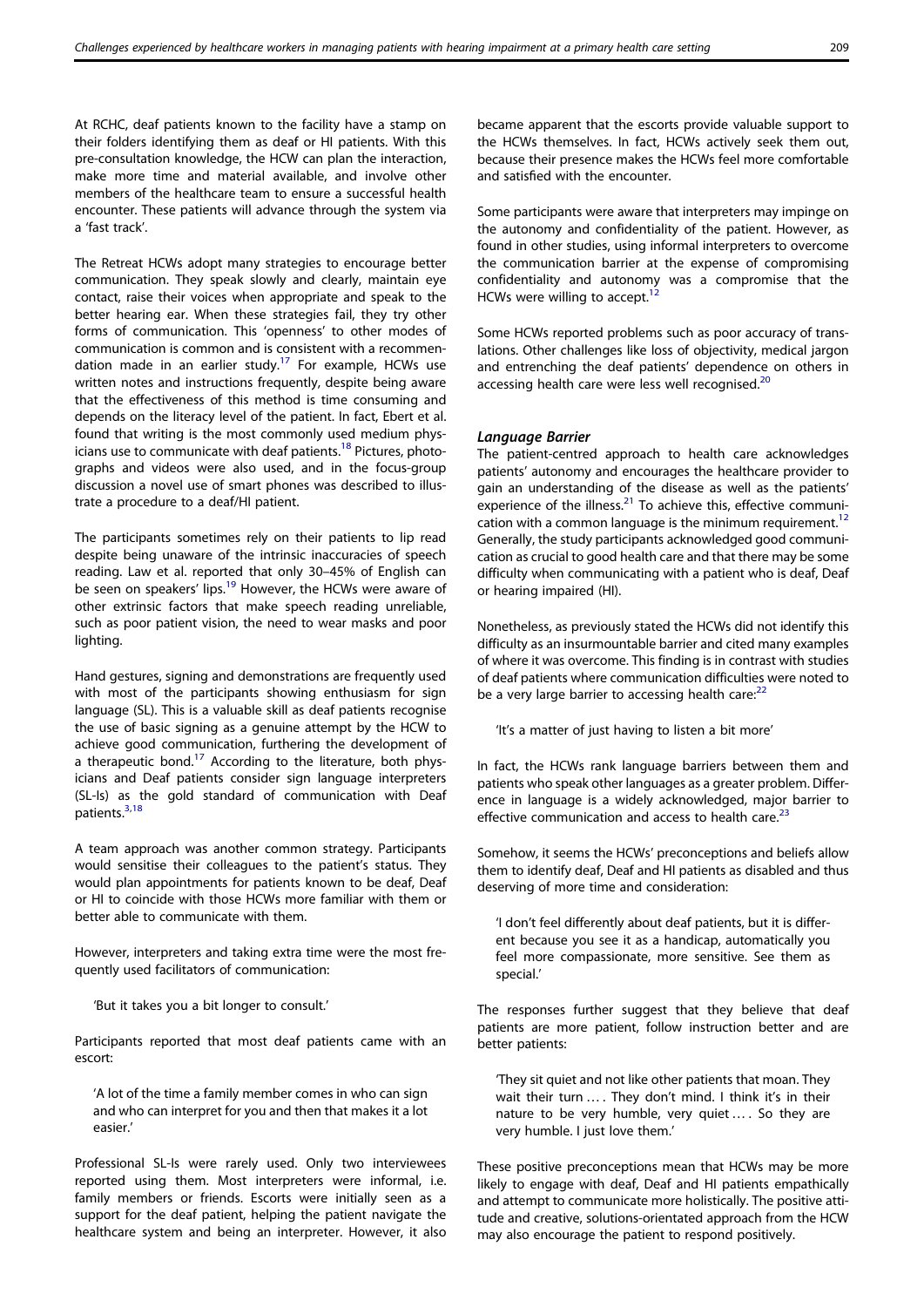<span id="page-3-0"></span>As society becomes more multilingual and multicultural, the likelihood of encountering a person who speaks a different first language has increased. Heap reported that most healthcare encounters are conducted in English, which is not the first language of the majority of healthcare users.<sup>24</sup> An HCW is more likely to encounter a different language speaker on a daily basis than a deaf patient:

'That's not like a language difficulty where you can't actually speak the person's language. Those are a lot more common than when you have a deaf patient.'

At RCHC, languages such as Somali, Malawian, Portuguese and French are very likely to be encountered, posing potential communication challenges. As a result, some HCWs regard the need for foreign-language interpreters as higher than the need for sign language interpreters:

'I … it would be nice to have a sign language interpreter, but the demand is bigger for the foreign languages.'

The lack of good interpreter services leads to HCWs experiencing more frustration due to time constraints and decreased work efficiency. They may also be less willing to provide the extra time to patients whom they do not see as being disabled.

Yet another factor is that of the increased awareness the HCWs generally have regarding deaf patients. At RCHC, the folders of deaf patients are marked and these patients are easily identified, thereby allowing the HCW to prepare and anticipate. In contradistinction, folders are not marked with the patients' preferred languages.

#### Resilience

Resilience is an ability to adapt and succeed in stressful situ-ations.<sup>[25](#page-4-0)</sup> This does not mean that a resilient person does not experience difficulty but that she/he can think and act in a way that overcomes the difficulty. The staff at RCHC, like many staff complements in South Africa, work in a stressful environment with large patient numbers, chronic under-staffing and at times are at risk of personal violence and abuse from clients and the community. They view the Deaf/deaf/HI patient as any other client requiring their care, refusing to see the disability as a barrier. Concurrently, they recognise that these clients may have different needs and are willing to adapt and adopt numerous strategies to delivering quality health care. They are rewarded by the apparent patient satisfaction they see. They therefore demonstrate resilience in their teamwork and their comfort with asking for help.<sup>[26](#page-4-0)</sup>

## Recommendations

After advising patients to come with an escort, the most common recommendation was that HCWs should learn SL and/or SL-Is be available at the facilities. Given that the frequency of encountering a South African sign language (SASL) user is so low and the investment in learning SASL so high, this would be impractical.

This view is shared by other researchers such as Reeves and Sadler et al.<sup>[27,28](#page-4-0)</sup> However, learning just a few basic signs, or having a board with a few common and practical signs (as recommended by a community service registered nurse) would show Deaf clients that an attempt is being made to communicate.[29](#page-4-0) Access to an SL-I is possible but would require educating HCWs and clients about the service and how to access it. Other recommendations concurred with previous recommendations from deaf users, including good signage, posters, electronic boards, deaf TV and mobile phone technology.

## Conclusion

Even when words and phrases such as 'frustrating' and 'more effort' are used, the concluding remarks reiterate that HCWs' experiences are positive. While their positive attitude may be interpreted as a type of indifference, it can also be seen as being rooted in the resilience these HCWs have developed while working in a chronically under-resourced and over-burdened setting.

Nonetheless, this exploration of HCWs' attitudes and beliefs reveals a few preconceptions and gaps in knowledge and awareness. Their behaviours and strategies also reveal a reliance on escorts and other interpreters with little consideration or appreciation of the challenges of loss of confidentiality and autonomy, inaccuracies in translation and entrenching dependence. Therefore, HCWs at RCHC may benefit from further education on the subtler challenges of interpreter use, available resources and how to access them, as well as training in disability awareness and ethnography.

Lastly, more robust local prevalence studies would be useful, as well as studies of deaf, hearing-impaired and Deaf clients' experiences with accessing health care at RCHC.

Acknowledgements – The main author would like to thank Tsepo Motsohi for his contribution as co-author, supervisor and mentor, Marion Heap for her advice and guidance, Khalied Hanslo for the language editing and her friends and family, especially her husband, children and parents, for their unwavering support.

Disclosure statement – No conflict of interest was reported by the authors.

#### ORCID

T Motsohi <http://orcid.org/0000-0002-2642-6304>

#### References

- 1. WHO. Deafness and hearing loss. Fact sheet N°300. [https://doi.org/](https://doi.org/10.1002/9780470479216.corpsy0251) [10.1002/9780470479216.corpsy0251](https://doi.org/10.1002/9780470479216.corpsy0251)
- 2. Kritzinger J. Exploring the barriers and facilitators to health care services and health care information for deaf people in Worcester. Stellenbosch: Stellenbosch University; [2011](#page-0-0) (December). 165p
- 3. Scheier DB. Barriers to health care for people with hearing loss: a review of the literature. J N Y State Nurses Assoc. [2009](#page-0-0);40:4–10. [http://ovidsp.ovid.com/ovidweb.cgi?T=JS&PAGE=reference&D=](http://ovidsp.ovid.com/ovidweb.cgi?T=JS%26PAGE=reference%26D=med5%26NEWS=N%26AN=19835226) [med5&NEWS=N&AN=19835226](http://ovidsp.ovid.com/ovidweb.cgi?T=JS%26PAGE=reference%26D=med5%26NEWS=N%26AN=19835226)
- 4. Tian H, Lu C, Yang J, et al. WHO Global Estimates on Prevalence of Hearing Loss. Vol 29; 2015. <https://doi.org/10.1002/2014GB005021>
- 5. Stevens G, Flaxman S, Brunskill E, Mascarenhas M, Mathers CD, Finucane M. Global and regional hearing impairment prevalence: an analysis of 42 studies in 29 countries. Eur J Public Health. [2013](#page-0-0);23(1):146–152. <https://doi.org/10.1093/eurpub/ckr176>
- 6. Statistics South Africa. SA Census 2011. 2012. <https://doi.org/P0301.4>
- 7. Statistics South Africa. Perceived health and other health indicators in South Africa. Pretoria: Statistics South Africa; [2004](#page-0-0).
- 8. Harmer L. Health care delivery and deaf people: practice, problems, and recommendations for change. J Deaf Stud Deaf Educ. [1999](#page-0-0);4:73–110. <https://doi.org/10.1093/deafed/4.2.73>
- 9. United Nations. United Nations universal declaration of human rights 1948. Paris: United Nations Publications; [1948.](#page-0-0)
- 10. WFD. WFD POLICY Statement on the Unification of Sign Languages. 2007. p. 134–147.